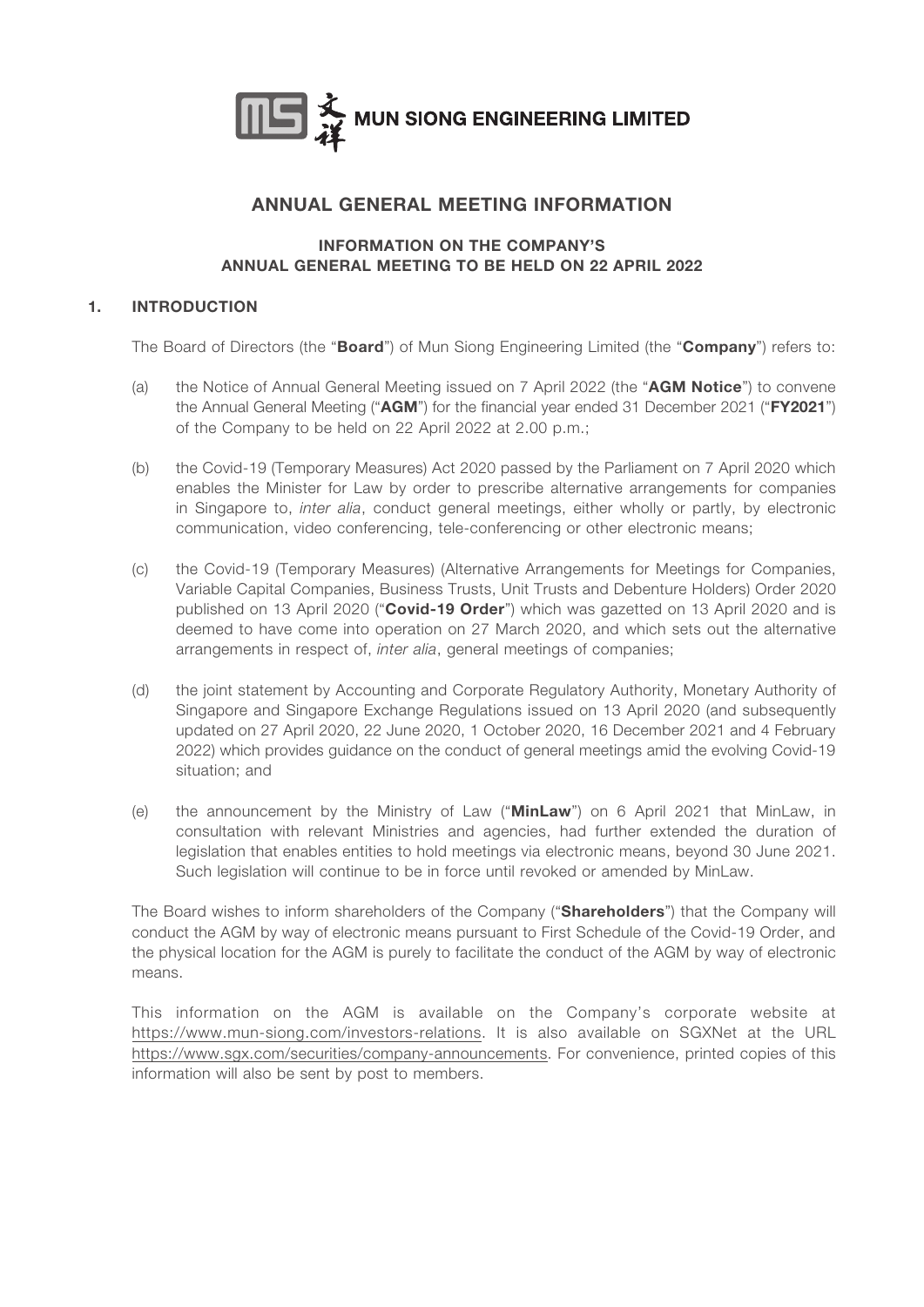# 2. NO PHYSICAL ATTENDANCE AT AGM

Due to the current Covid-19 restriction orders in Singapore, the Company has made arrangements to facilitate a Live Video Conference and Live Audio Conference of the AGM. Shareholders will be able to watch the Live AGM Video Conference or listen in to the Live AGM Audio Conference. The Company will not accept any physical attendance by Shareholders. Any Shareholder seeking to attend the AGM physically in person will be turned away.

#### 3. AGM LIVE VIDEO CONFERENCE/AUDIO CONFERENCE REGISTRATION PROCESS

Shareholders who wish to participate in the AGM proceedings either through the Live AGM Video Conference (via their mobile phones, tablets or computers) or the Live AGM Audio Conference (via mobile phones or telephone) must register for the unique link or dial-in conference number respectively at https://www.mun-siong.com/agm-registration by 2.00 p.m. on 19 April 2022 (the "Registration Deadline") to enable the Company to verify their status.

Investors who hold their Shares through relevant intermediaries (including under Central Provident Fund Investment Scheme ("CPF Investors") and Supplementary Retirement Scheme ("SRS Investors")) who wish to participate in the AGM by (a) observing and/or listening to the AGM proceedings via the Live AGM Video Conference or Live AGM Audio Conference; or (b) submitting questions in advance of the AGM; should contact the relevant intermediary (which would include, in the case of CPF and SRS Investors, their respective CPF Agent Banks and SRS Operators) through which they hold Shares as soon as possible in order to make the necessary arrangements for them to participate in the AGM.

Following the verification, authenticated Shareholders will receive an email by 5.00 p.m. on 21 April 2022, containing the unique link and dial-in conference number to access the Live AGM Video Conference and Live AGM Audio Conference respectively.

Shareholders must not forward the above mentioned link or dial-in conference number to other persons who are not Shareholders and who are not entitled to attend the AGM. This is also to avoid any technical disruptions or overload to the Live AGM Video Conference or Live AGM Audio Conference.

The Company will also not grant any access to Shareholders when the AGM begins so as to avoid any disruptions to the AGM proceedings. Hence, Shareholders are advised to login to the Live AGM Video Conference link or dial in to the Live AGM Audio Conference number, fifteen minutes before the commencement of the AGM at 2.00 p.m. The Company will need time to verify your status based on your pre-registration details before allowing you access to the virtual AGM. We seek your kind understanding if there are any delays in accessing the virtual AGM.

Shareholders who register by the Registration Deadline but do not receive an email response by 5.00 p.m. on 21 April 2022 may email the Company for assistance at Agm-assist@mun-siong.com, with the full name of the shareholder and his/her identification number.

#### 4. SUBMISSION OF PROXY FORMS

Voting at the AGM is by proxy ONLY. Please note that Shareholders will not be able to vote through the Live AGM Video Conference or Live AGM Audio Conference and can only vote with their proxy forms which are required to be submitted in accordance with the following paragraphs.

Shareholders who wish to vote on any or all of the resolutions at the AGM must appoint the Chairman (Chairlady) of the Meeting as their proxy to vote on their behalf by completing the proxy form for the AGM. Shareholders must specifically indicate how they wish to vote for or vote against (or abstain from voting on) in respect of a resolution set out in the proxy form, failing which the appointment of the Chairman (Chairlady) of the Meeting as proxy for that resolution will be treated as invalid.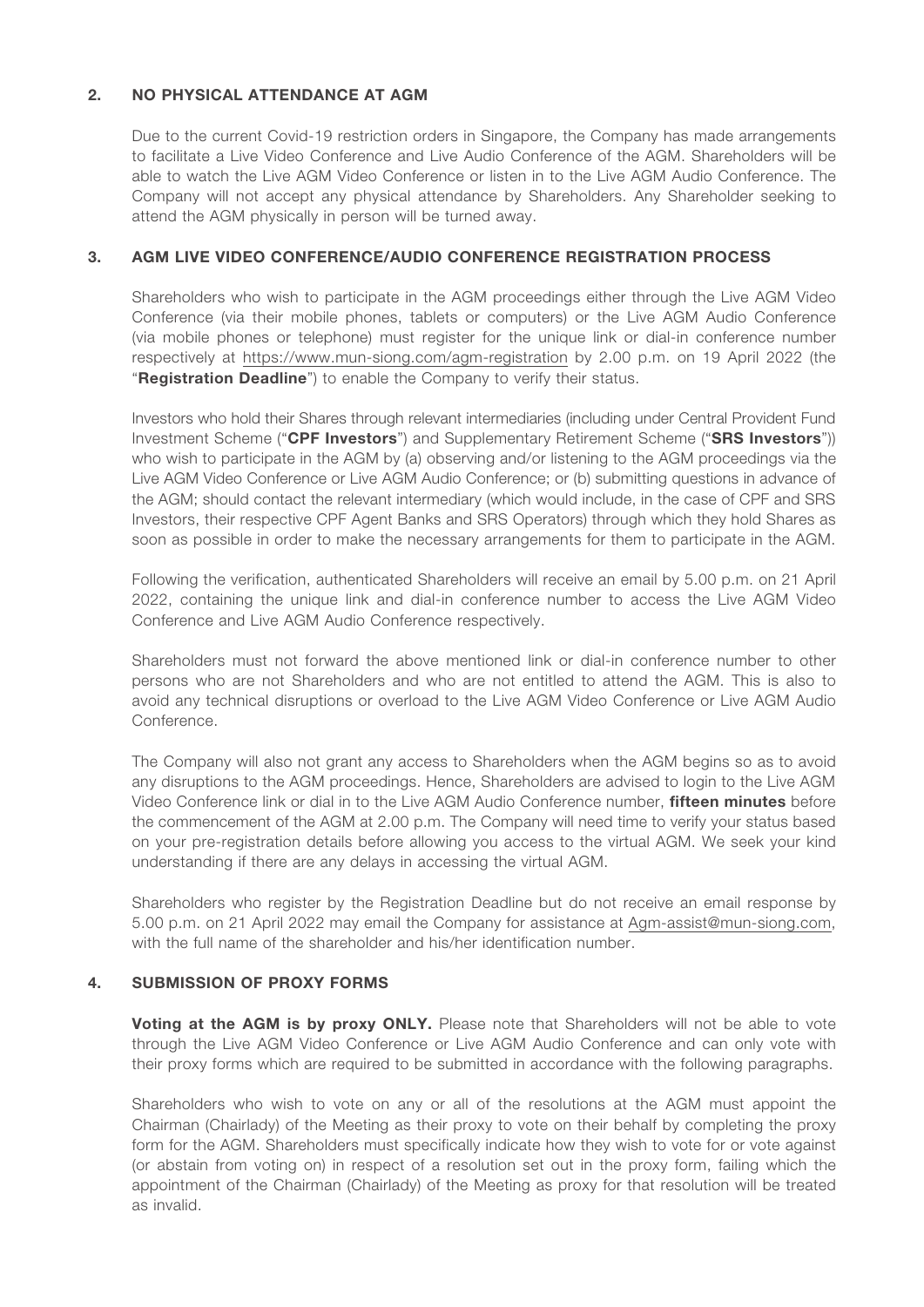The completed Proxy Form must:

- (a) mail to the Company's registered office at 35 Tuas Road, Jurong Town, Singapore 638496; OR
- (b) email to Proxyform@mun-siong.com

by no later than 19 April 2022 at 2.00 p.m., being 72 hours before the time appointed for holding the AGM.

CPF Investors and SRS Investors (as may be applicable) who wish to appoint the Chairman (Chairlady) of the Meeting as their proxy should approach their respective CPF/SRS Approved Nominees (CPF Agent Banks or SRS Operators) to submit their votes at least seven (7) working days before the AGM (i.e. by 2.00 p.m. on 11 April 2022).

# 5. SUBMISSION OF QUESTIONS

Shareholders may submit questions relating to the items on the agenda of the AGM by 14 April 2022 in the following manner:

- (a) mail to the Company's registered office at 35 Tuas Road, Jurong Town, Singapore 638496; OR
- (b) input your questions in https://www.mun-siong.com/agm-registration.

When submitting the questions, please provide the Company with the following details, for verification purpose:

- (i) Full name;
- (ii) NRIC number;
- (iii) Current address;
- (iv) Contact number; and
- (v) Number of shares held

Please also indicate the manner in which you hold shares in the Company (e.g. via CDP, CPF or SRS).

Shareholders are encouraged to submit their questions before 14 April 2022, as this will allow the Company sufficient time to address and respond to these questions on or before 17 April 2022 (forty-eight (48) hours prior to the closing date and time for the lodgement of the proxy forms) . The responses will be published on (i) the SGX's website; and (ii) the Company's corporate website.

Please note that the Live AGM Video Conference and Live AGM Audio Conference, which the Company has adopted for the AGM, is an interactive platform and Shareholders are still allowed to ask questions during the AGM.

The minutes of the AGM will be published on (i) the SGX's website; and (ii) the Company's corporate website, within one (1) month after the date of the AGM.